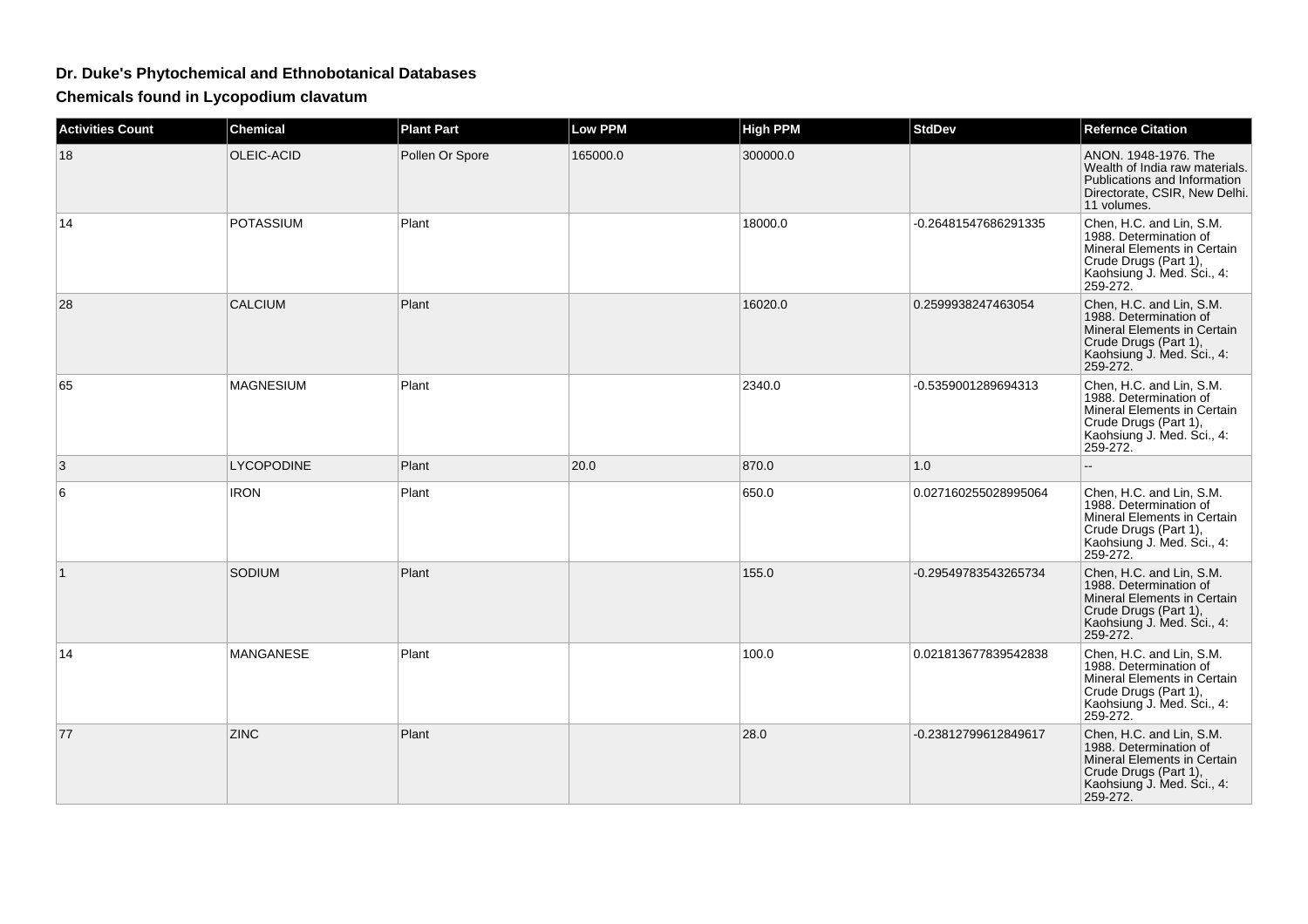| <b>Activities Count</b> | <b>Chemical</b>      | <b>Plant Part</b> | <b>Low PPM</b> | <b>High PPM</b> | <b>StdDev</b>       | <b>Refernce Citation</b>                                                                                                                                                |
|-------------------------|----------------------|-------------------|----------------|-----------------|---------------------|-------------------------------------------------------------------------------------------------------------------------------------------------------------------------|
| 12                      | <b>COPPER</b>        | Plant             |                | 8.0             | -0.666293583807107  | Chen, H.C. and Lin, S.M.<br>1988. Determination of<br>Mineral Elements in Certain<br>Crude Drugs (Part 1),<br>Kaohsiung J. Med. Sci., 4:<br>259-272.                    |
| $\overline{2}$          | <b>ARSENIC</b>       | Plant             |                | 0.49            | -0.4252940691814437 | $\overline{a}$                                                                                                                                                          |
| $\vert$ 1               | <b>MERCURY</b>       | Plant             |                | 0.07            | -0.5003982654455232 | Chen, H.C. and Lin, S.M.<br>1988. Determination of<br>Mineral Elements in Certain<br>Crude Drugs (Part 1),<br>Kaohsiung J. Med. Sci., 4:<br>259-272.                    |
| 3                       | <b>VALINE</b>        | Pollen Or Spore   |                |                 |                     | ANON. 1948-1976. The<br>Wealth of India raw materials.<br>Publications and Information<br>Directorate, CSIR, New Delhi.<br>11 volumes.                                  |
| 27                      | LINOLEIC-ACID        | Pollen Or Spore   |                |                 |                     |                                                                                                                                                                         |
| $\overline{7}$          | <b>HISTIDINE</b>     | Pollen Or Spore   |                |                 |                     | ANON. 1948-1976. The<br>Wealth of India raw materials.<br>Publications and Information<br>Directorate, CSIR, New Delhi.<br>11 volumes.                                  |
| 14                      | <b>SUCROSE</b>       | Plant             |                |                 |                     |                                                                                                                                                                         |
| 13                      | PALMITIC-ACID        | Pollen Or Spore   |                |                 |                     |                                                                                                                                                                         |
| 61                      | FERULIC-ACID         | Plant             |                |                 |                     | $\overline{a}$                                                                                                                                                          |
| $\vert$ 1               | CHOLESTEROL          | Plant             |                |                 |                     |                                                                                                                                                                         |
| $\sqrt{2}$              | <b>PHYTOSTEROLS</b>  | Pollen Or Spore   |                |                 |                     | Hutchings, A, Scott, AH,<br>Lewis, G, and Cunningham,<br>A. 1996. Zulu<br>Medicinal Plants. An<br>inventory. University of Natal<br>Press, Pietermaritzburg. 450<br>pp. |
| 21                      | <b>NICOTINE</b>      | Pollen Or Spore   |                |                 |                     | <b>Chemical Constituents of</b><br>Oriental Herbs (3 diff. books)                                                                                                       |
| 78                      | <b>LUTEOLIN</b>      | Plant             |                |                 |                     | Bisset, N.G., ed. 1994.<br>Herbal Drugs and<br>Phytopharmaceuticals. CRC<br>Press. Boca Raton, FL. 566<br>pp.                                                           |
| 6                       | <b>MYRISTIC-ACID</b> | Pollen Or Spore   |                |                 |                     | ANON. 1948-1976. The<br>Wealth of India raw materials.<br>Publications and Information<br>Directorate, CSIR, New Delhi.<br>11 volumes.                                  |